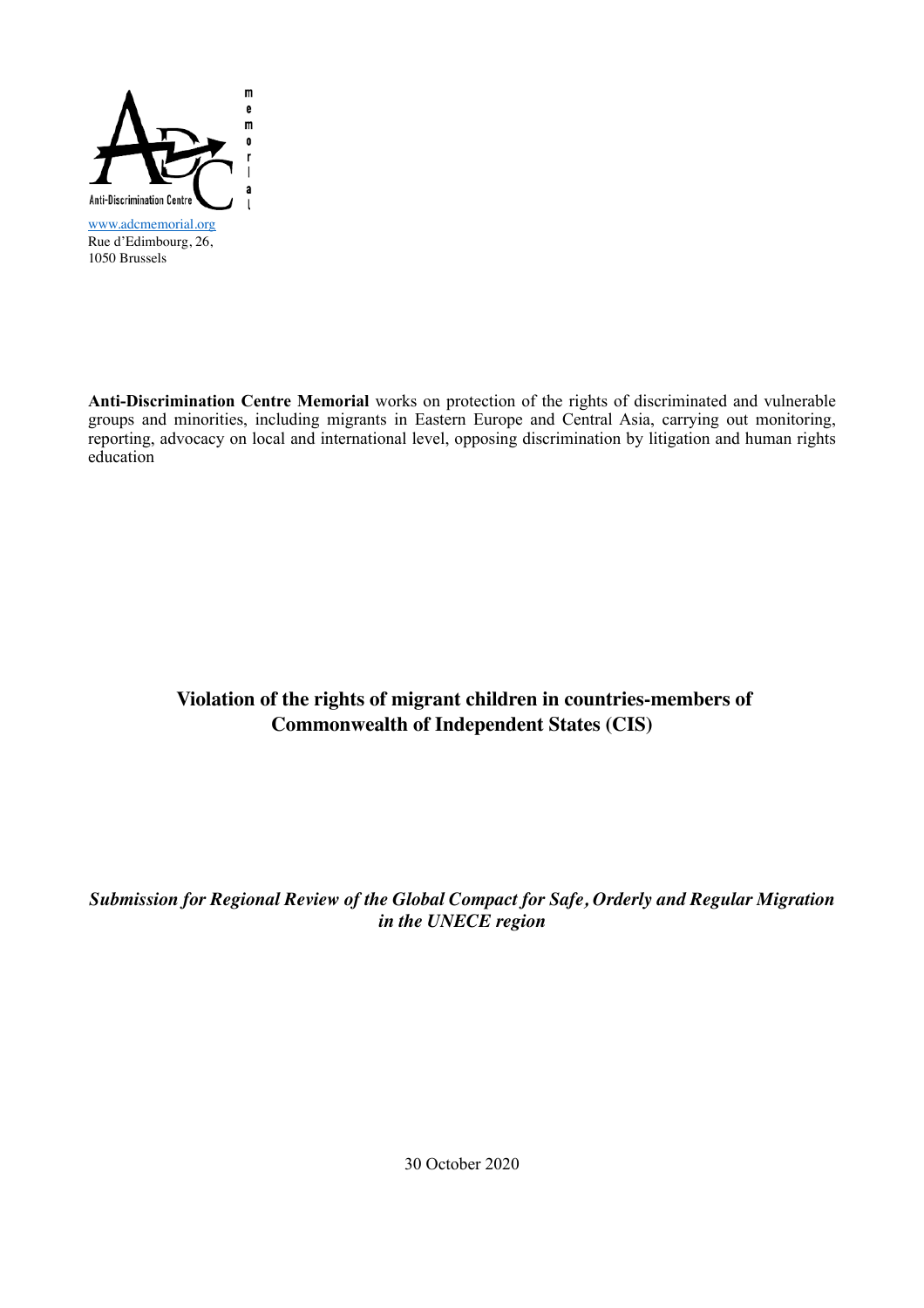The dissolution of the former Soviet Union over twenty-five years ago gave rise not only to new independent states, citizenships, and passports, but also to problems caused by new borders and migration laws. A number of these problems have yet to be resolved, and there are legal lacunae that create pre-conditions for violation of the rights of migrants, especially those from vulnerable groups, including children. In CIS states' migration policies often violate rights of the children and lead to the detention of children, separation of families, deny of right to education and others.

Global Compact for Safe, Orderly and Regular Migration establishes commitment to uphold the best interests of the child at all times, as a primary consideration in situations where children are concerned and call to establish cross-border cooperation frameworks, in order to ensure that the best interests of the child are appropriately integrated, consistently interpreted and applied in coordination and cooperation with child protection authorities. Unfortunately, the regional agreement, national legislations of a number of countries and practices undermine this commitments and are presented in details below.

## **The problem of deprivation of liberty of children for immigration reasons**

It should be noted that migrant children in CIS countries (that is, children who are located in one country and come from a different CIS country) are mostly the children of migrant workers who are in a country with other family members or, if the children are older adolescents, who arrived on their own for the purpose of working. In Russia alone, there are millions of migrant workers from Central Asian countries, the South Caucasus, Ukraine, Belarus, and Moldova. During the first years after labor migration from poorer countries in the region to Russia became a trend, it was mostly young men who participated in this process, but in recent years more and more families with children are migrating for work. Unfortunately, children's rights are often violated in migration: Not all children enroll in Russian schools, with many staying home in their family's temporary homes to help with the younger children and attending school remotely (that is, they do not go to school every day and are given almost all their tasks as homework). Many children struggle with linguistic and cultural adaptation, which is exacerbated by poverty and problems with legal status.

Children over the age of 16 are allowed to work part-time in Russia, but this only applies to children of Russian citizens. Migrants cannot obtain work permits until the age of 18. However, liability for breaking migration laws, including working without a permit, sets in at the age of 16. This makes it possible to prosecute migrant children and to discriminate them in comparison to their peers who are Russian citizens. In and of itself, punishment for minors who break migration laws does not involve deprivation of liberty; the punishment is generally a fine and expulsion from the country. However, as an interim measure (i.e., to enforce expulsion) [children aged 16 to 18 may be](https://adcmemorial.org/en/crossborderchildhood/older-adolescents/) [placed in a reception center run by the Ministry of Internal Affairs,](https://adcmemorial.org/en/crossborderchildhood/older-adolescents/) where they may be held up to 30 days under a court decision. Detention conditions in these reception centers are prison-like. Children under the age of 16 also end up in police precincts if during document checks stamps are found to be missing and so forth.

In reality, many children do not leave Russia for years, which means they do not renew their migration documents; in these cases, children can be detained right on the street, delivered to a precinct, and then taken to special "social wards" in children's hospitals. The same fate awaits children taken from their parents during raids by the migration police. In [one well-known incident that](https://adcmemorial.org/strategy_cases/delo-umarali/) [took place in Saint Petersburg in 2015,](https://adcmemorial.org/strategy_cases/delo-umarali/) a five-month-old infant was torn from his mother's hands at a precinct and taken to the hospital after a report on the discovery of an unknown child was filed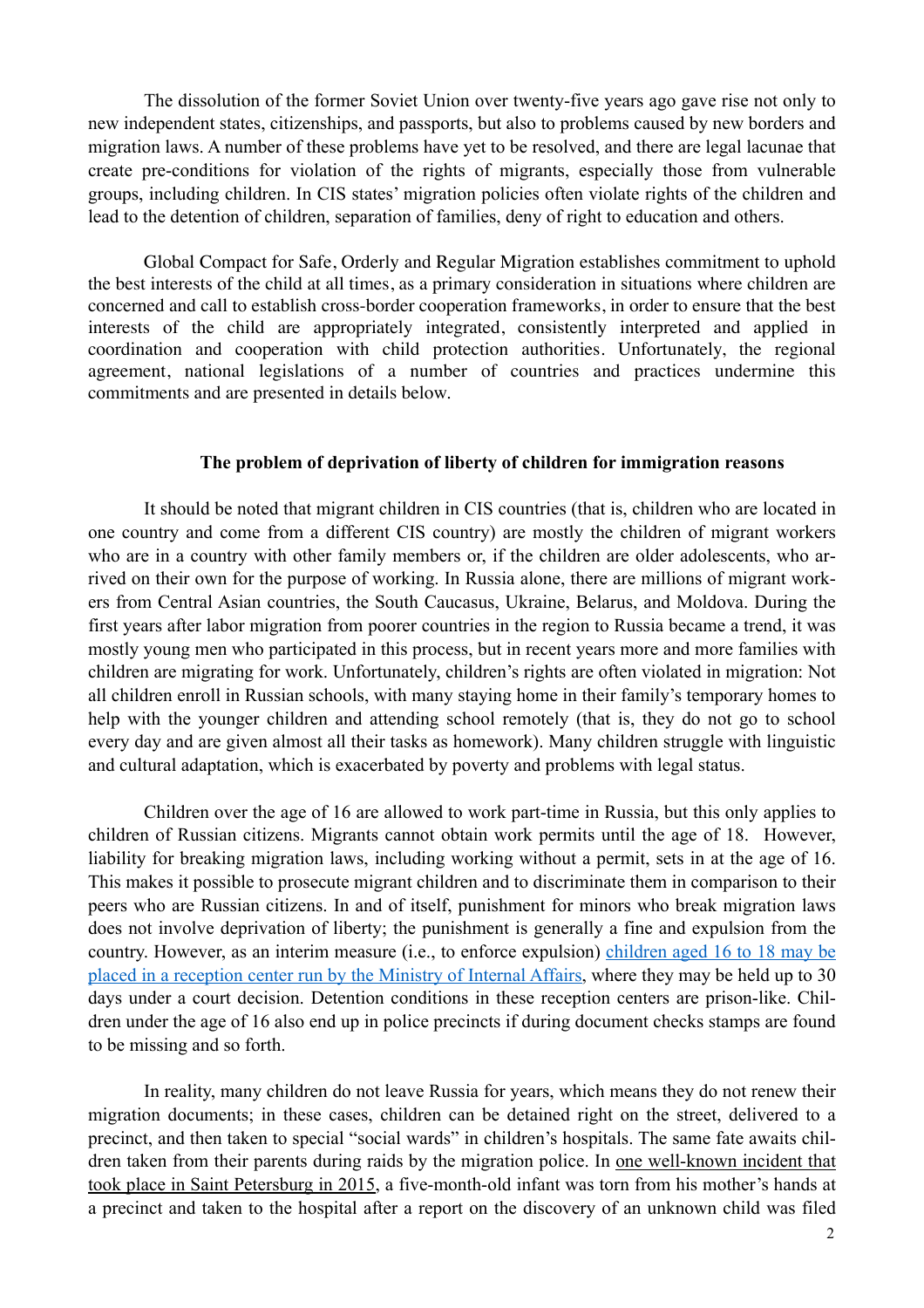(even though his relatives presented his birth certificate and the names of the child and both of his parents were definitely known); the child later died under unclear circumstances at the hospital. The courts repeatedly refused to find that the forced separation of this healthy child from his mother and his admission to a hospital violated the rights of both the mother and the child. Meanwhile, this practice is not uncommon, and in many cases the question of where a child separated from their migrant parents (accused of breaking migration rules) should be placed and under what grounds is decided in exactly this way—a report on an "abandoned child" is written and the child is admitted to a hospital, thus transforming these "social wards" into places of detention for migrant children in the first hours after the family's arrest. Then children under the age of 16, that is, children who are too young to face administrative prosecution for violating migration rules, are sent to one of the Transit shelters, which are considered social institutions, but actually serve as detention centers for migrant children. Even though these Transit shelters are not considered "places of detention" (unlike the reception centers run by the Ministry of Internal Affairs), it is clear that children are held there in detention, as proven by the fact that they need special permission to meet with their parents, that they are not taken to school, and so forth.

Both staff members at the shelters and police officers working in reception centers have to complete the documents required to return children home. After confirmation with the country of origin, children are taken out of the Transit system in the accompaniment of police staff or social workers (they are sometimes reunited with parents who are also being expelled at the time of expulsion). Upon arrival in their country of origin, children who were expelled without their parents may again find themselves behind bars. For example, in Tajikistan and Uzbekistan (donor countries of millions of migrants to Russia) children are placed in local reception centers where they may spend up to 30 days waiting to be reunited with their families or may be sent to a children's home if their families cannot be located. This practice is regulated by the *Chisinau Agreement.* 

## **The Chisinau Agreement and the regional institutionalisation of immigration detention of children**

The problem of child migration was pressing even in the 1990s and was regulated by a number of documents elaborated within the CIS. These documents include the Volgograd Agreement Concerning Cooperation with the Ministries of Internal Affairs (MIA) on Returning Minors to their Countries of Origin (1993) and, later, t[he Agreement of Cooperation of States-](http://cis.minsk.by/page/1462)[Members of the Commonwealth of Independent States on the Return of Minors to their State of](http://cis.minsk.by/page/1462) [Residence](http://cis.minsk.by/page/1462) (2002, henceforth, the Chisinau Agreement).

The Chisinau Agreement concerns the question of the return of children, mainly unaccompanied or separated, to their countries of origin as part of cooperation between Ministry of Internal Affairs structures of CIS countries, in this way the Chisinau Agreement handle children in a vulnerable position over to the police. The structures that controlled the movement of people within the Soviet Union (passport offices, reception centers, etc.) were within the purview of the MIA. Thus, it is not surprising that migration, including child migration, ended up under the jurisdiction of the MIA when, after the collapse of the Soviet Union, the need to coordinate migration matters between the newly independent states arose. In terms of its text and its "police-related" spirit, the Chisinau Agreement basically repeats the earlier Volgograd Agreement (1993), with few exceptions. The annexes to both agreements list the same institutions for detention of migrant children (with the addition of new institutions created at the time of the signing of the Chisinau Agreement), and the abso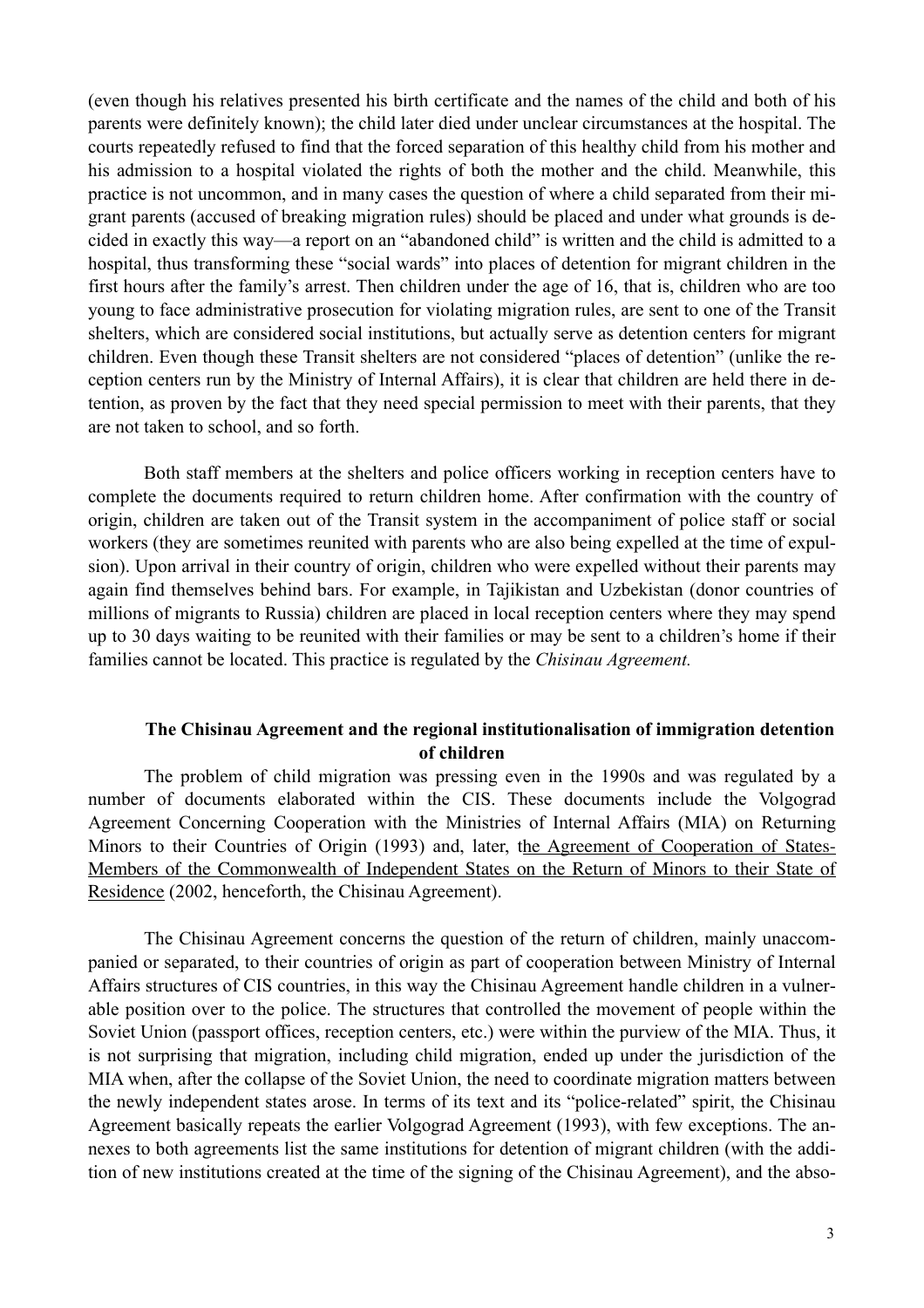lute majority of them are part of the MIA system. Moreover, according to the Agreement, these centres are also used for detention of children in conflict with law.

 Under the Chisinau Agreement, children are returned to their countries of origin through these "transit institutions" within Ministries of Internal Affairs. They are first placed in the detention centers in the country of residence, and then following the accomplishment of all the return procedures and formalities are returned to the same detention centre in their country of origin. In practice children could stay in detention quite a long time. Thus, [in 2015 in Saint](https://adcmemorial.org/en/publications/migrant-children-in-cis-countries-lack-of-adequate-legal-norms-regulating-cooperation-between-the-countries-involved/) [Petersburg,](https://adcmemorial.org/en/publications/migrant-children-in-cis-countries-lack-of-adequate-legal-norms-regulating-cooperation-between-the-countries-involved/) the majority of children (72%) stayed in Transit centre up to 3 months, however 23% stayed for a period from 3 to 6 months, and 5% for a period from 6 months to 12. In Ukraine in 2014-2019 in Kyiv detention centre children-migrants spend in average 50-60 days. The detailed information about the functioning of the detention centres and return procedures under the Chisinau Agreement is presented in [the thematic report of ADC Memorial.](https://adcmemorial.org/en/publications/migrant-children-in-cis-countries-lack-of-adequate-legal-norms-regulating-cooperation-between-the-countries-involved/)

 Together with that some states in the region have already started to change the practice of child detention at the national level. Armenia, Georgia, and Moldova have shut down reception centers; migrant children in Kazakhstan are placed in the detention centers, however under the Ministry of Education; and police-run reception centers in Russia and Ukraine in some regions coexist with social centers for migrant children. In practice, the differences at the national practices create additional obstacles to smooth return of children and results in protracted detentions. Moreover, the regional cooperation is complicated by the conflicts between CIS-members: in 2008 following Russia-Georgia armed conflict, Georgia left CIS in 2008 and its treaties, Ukraine announced leaving CIS in 2018.

 ADC Memorial considers that the Chisinau Agreement should be replaced by the special bilateral treaties between countries of Eastern Europe and Central Asia concerning the return of children. The return of unaccompanied and separated children [should not be regulated by](https://adcmemorial.org/en/news/human-rights-should-be-respected-while-implementing-the-agreement-between-the-european-union-and-belarus-on-readmission/) [readmission agreements](https://adcmemorial.org/en/news/human-rights-should-be-respected-while-implementing-the-agreement-between-the-european-union-and-belarus-on-readmission/), as the readmission agreements are applied to persons who violated legislation, which children can not commit, not being subjects to liability. Children and families with children need additional guarantees in the best interests of children. These treaties must be based on the recommendations of the UN Committee on the Rights of the Child and the UN Committee on the Rights of All Migrant Workers and Members of Their Families concerning the special rights of children in migration, the International Convention on the Rights of the Child, and Global Compact on Migration. The agreements on return of children are recommended to be adopted not only between CIS-states, but also between CIS-states and the EU-members states. As, these days unaccompanied children are returned sometimes within readmission agreements.

 The new regulations should decriminalise children migration and transfer of the topic of "children in migration" from the police sphere to the social protection/educational sphere. All forms of the immigration detention of children—in hospitals and closed social institutions for those under the age of 16 and in jails for those over the age of 16—must be revoked in international agreements and domestic laws. Separation of migrant children from their parents and family members must be prohibited regardless of migration status. This is particularly true for children "found abandoned," whose names and families are known from documents or at least from the words of their parents. Safe places of stay must be organized for children in a country without adult relatives so that they are not deprived of liberty, can continue their education, and can receive the required medical and/ or psychological care if needed. A child's return to their country of origin should not connected with a stay in police reception centers or other places of deprivation of liberty. Social structures in the